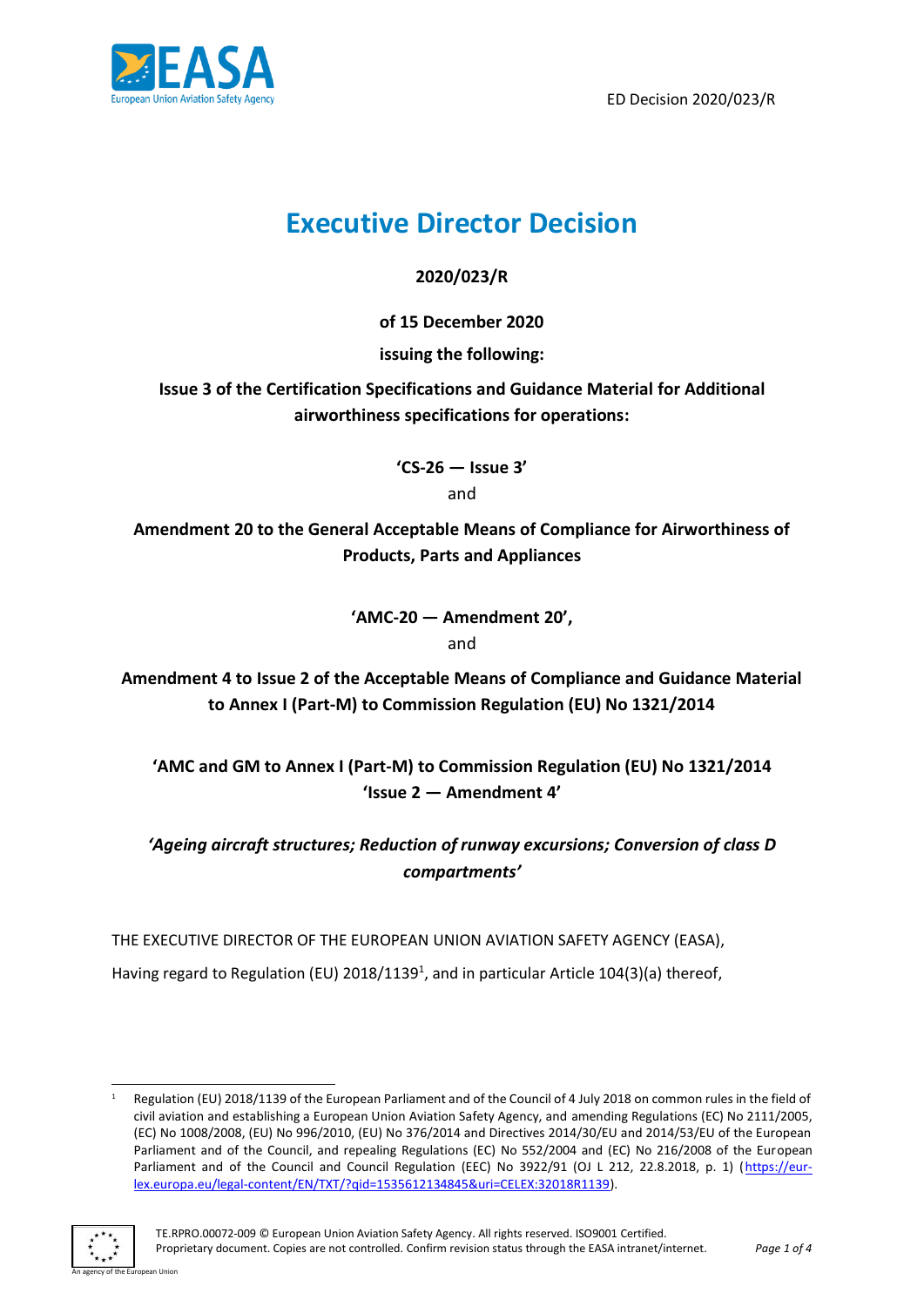Having regard to Commission Regulation (EU) 2015/640<sup>2</sup>, and in particular point 26.30(a) of Annex I (Part-26) thereto,

Having regard to Commission Regulation (EU) No 748/2012<sup>3</sup>, and in particular point 21.B.70 of Annex I (Part 21) thereto,

Having regard to Commission Regulation (EU) No 1321/2014<sup>4</sup>, and in particular Article 9 thereof,

Whereas:

- (1) EASA shall, pursuant to Article 76(3) of Regulation (EU) 2018/1139, issue certification specifications and acceptable means of compliance, as well as guidance material, for the application of Regulation (EU) 2018/1139 and of the delegated and implementing acts adopted on the basis thereof.
- (2) Certification specifications are non-binding technical standards issued by EASA which indicate the means to demonstrate compliance with Regulation (EU) 2018/1139 and the delegated and implementing acts adopted on the basis thereof, and which can be used by organisations for the purpose of certification.
- (3) Acceptable means of compliance are non-binding standards issued by EASA which may be used by persons and organisations to demonstrate compliance with Regulation (EU) 2018/1139 and the delegated and implementing acts adopted on the basis thereof or with the certification specifications.
- (4) Guidance material is non-binding material issued by EASA which helps to illustrate the meaning of a requirement or specification and is used to support the interpretation of Regulation (EU) 2018/1139, the delegated and implementing acts adopted on the basis thereof, certification specifications and acceptable means of compliance.
- (5) With Decision 2015/013/R of 8 May 2015, the Executive Director issued certification specifications and guidance material for additional airworthiness specifications for operations (CS-26 — Issue 1).
- (6) With Decision No. 2003/012/RM of 5 November 2003, the Executive Director issued general acceptable means of compliance for airworthiness of products, parts and appliances (AMC-20).
- (7) With Decision 2015/029/R of 17 December 2015, repealing Decision 2003/19/RM of the Executive Director of the Agency of 28 November 2003, the Executive Director issued acceptable means of compliance and guidance material to Part-M, Part-145, Part-66, and Part-

<sup>4</sup> Commission Regulation (EU) No 1321/2014 of 26 November 2014 on the continuing airworthiness of aircraft and aeronautical products, parts and appliances, and on the approval of organisations and personnel involved in these tasks (OJ L 362, 17.12.2014, p. 1) [\(https://eur-lex.europa.eu/legal](https://eur-lex.europa.eu/legal-content/EN/TXT/?qid=1581349008980&uri=CELEX:32014R1321)[content/EN/TXT/?qid=1581349008980&uri=CELEX:32014R1321\)](https://eur-lex.europa.eu/legal-content/EN/TXT/?qid=1581349008980&uri=CELEX:32014R1321).



an Union

<sup>&</sup>lt;sup>2</sup> Commission Regulation (EU) 2015/640 of 23 April 2015 on additional airworthiness specifications for a given type of operations and amending Regulation (EU) No 965/2012 (OJ L 106, 24.4.2015, p. 18) [\(https://eur-lex.europa.eu/legal](https://eur-lex.europa.eu/legal-content/EN/TXT/?uri=CELEX%3A32015R0640&qid=1606291919994)[content/EN/TXT/?uri=CELEX%3A32015R0640&qid=1606291919994\)](https://eur-lex.europa.eu/legal-content/EN/TXT/?uri=CELEX%3A32015R0640&qid=1606291919994).

<sup>&</sup>lt;sup>3</sup> Commission Regulation (EU) No 748/2012 of 3 August 2012 laying down implementing rules for the airworthiness and environmental certification of aircraft and related products, parts and appliances, as well as for the certification of design and production organisations (OJ L 224, 21.8.2012, p. 1) [\(https://eur-lex.europa.eu/legal](https://eur-lex.europa.eu/legal-content/EN/TXT/?uri=CELEX%3A32012R0748&qid=1606292120069)[content/EN/TXT/?uri=CELEX%3A32012R0748&qid=1606292120069\)](https://eur-lex.europa.eu/legal-content/EN/TXT/?uri=CELEX%3A32012R0748&qid=1606292120069).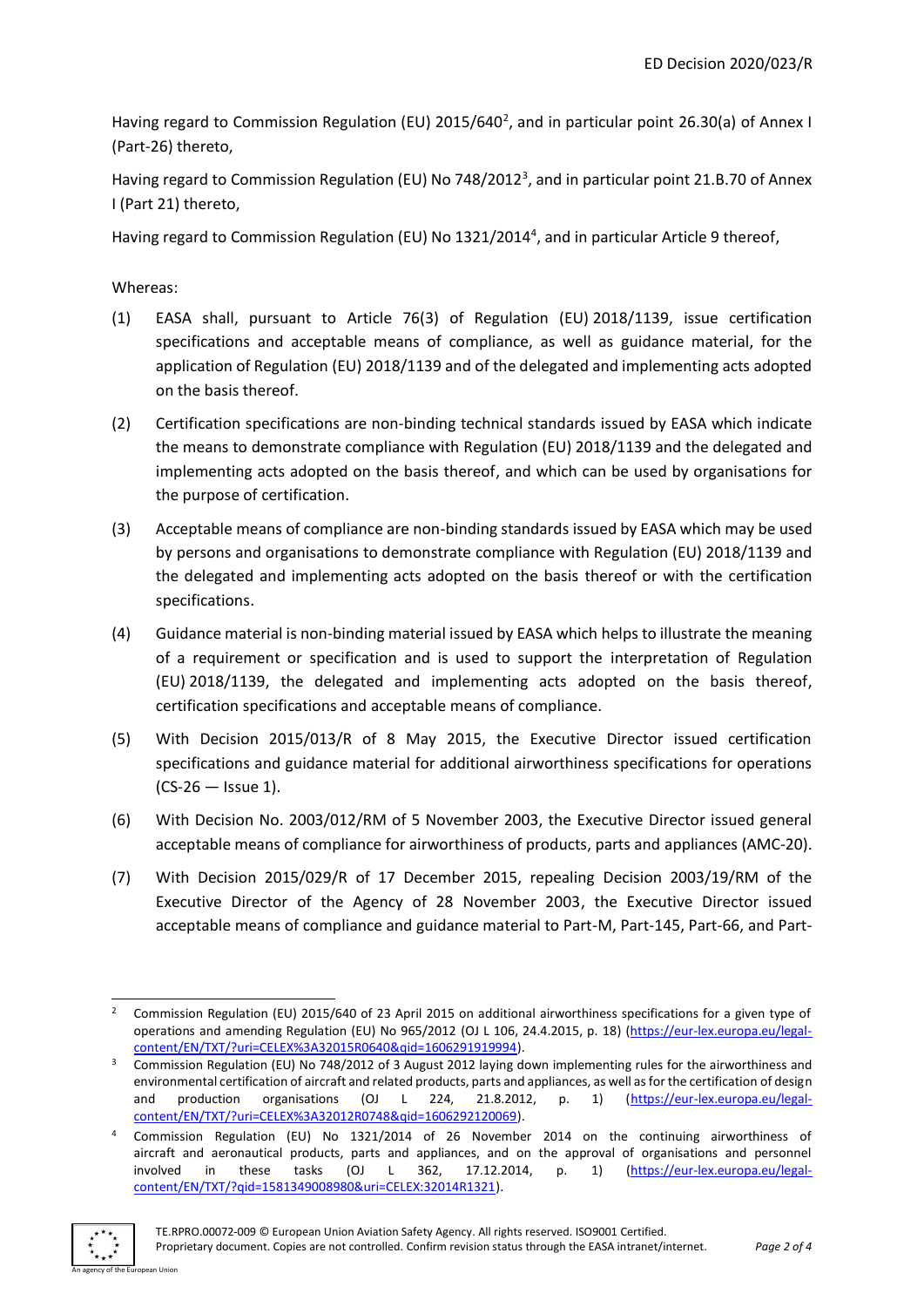147 of Regulation (EU) No 1321/2014 (AMC and GM to the Annexes to Regulation (EU) No 1321/2014 — Issue 2).

- (8) EASA shall, pursuant to Article 4(1)(a) of Regulation (EU) 2018/1139, reflect the state of the art and the best practices in the field of aviation and update its decisions taking into account worldwide aviation experience and scientific and technical progress in the respective fields.
- (9) Commission Regulation (EU) 2020/1159<sup>5</sup>, adopted on 5 August 2020, amended Commission Regulation (EU) 2015/640<sup>6</sup>. It introduced additional airworthiness requirements that are applicable to certain large aeroplanes that are newly produced on the basis of a design which has already been certified by EASA. These additional airworthiness requirements address the installation of a runway overrun awareness and alerting system that supports the flight crew during the landing phase in identifying and managing the risk of a runway excursion.
- (10) Commission Regulation (EU) 2020/1159 introduced as well additional airworthiness requirements that are applicable to all in-service large aeroplanes that have been produced on the basis of a design certified by EASA. These additional airworthiness requirements aim at mitigating the risk of injuries or fatalities in the event of an in-flight fire in the cargo or baggage compartment, by eliminating Class D cargo or baggage compartments from the certification specifications for large aeroplanes.
- (11) Commission Regulation (EU) 2020/1159 also introduced additional airworthiness requirements that are applicable to certain large aeroplane operators and to certain design approval holders. These additional requirements address the safety risks related to ageing phenomena in the structures of large aeroplanes. These risks include fatigue of the basic type design, widespread fatigue damage, corrosion, fatigue of changes and repairs, and continued operation with unsafe levels of fatigue cracking. The affected design approval holders will be required to develop comprehensive continuing structural integrity programmes for their aircraft types and will have to evaluate existing changes and repair designs for damage tolerance. At the same time, affected operators will have to incorporate the data provided by the design approval holders into their maintenance programmes whilst addressing the adverse effects of changes and repairs on each airframe and its associated maintenance requirements.
- (12) This Decision contains certification specifications (CS-26) that provide the standard means to show the compliance of products with these new requirements.
- (13) Additionally, this Decision contains amendments to AMC 20-20 in order to align this material with the new ageing aircraft requirements introduced into Part-26. Additionally, this AMC has been extensively reworded taking into account the latest available material and, where deemed appropriate, restructured to improve readability.
- (14) Finally, this Decision contains an amendment to Appendix I to AMC M.A.302 in order to establish the needed link between AMC M.A.302 and the new point 26.370 of Part-26.

<sup>6</sup> Commission Regulation (EU) 2015/640 of 23 April 2015 on additional airworthiness specifications for a given type of operations and amending Regulation (EU) No 965/2012 (OJ L 106, 24.4.2015, p. 18) [\(https://eur-lex.europa.eu/legal](https://eur-lex.europa.eu/legal-content/EN/TXT/?uri=CELEX%3A32015R0640&qid=1606307017202)[content/EN/TXT/?uri=CELEX%3A32015R0640&qid=1606307017202\)](https://eur-lex.europa.eu/legal-content/EN/TXT/?uri=CELEX%3A32015R0640&qid=1606307017202).



an Union

<sup>5</sup> Commission Implementing Regulation (EU) 2020/1159 of 5 August 2020 amending Regulations (EU) No 1321/2014 and (EU) No 2015/640 as regards the introduction of new additional airworthiness requirements (OJ L 257, 6.8.2020, p. 14) [\(https://eur-lex.europa.eu/legal-content/EN/TXT/?uri=CELEX%3A32020R1159&qid=1605769128099\)](https://eur-lex.europa.eu/legal-content/EN/TXT/?uri=CELEX%3A32020R1159&qid=1605769128099).